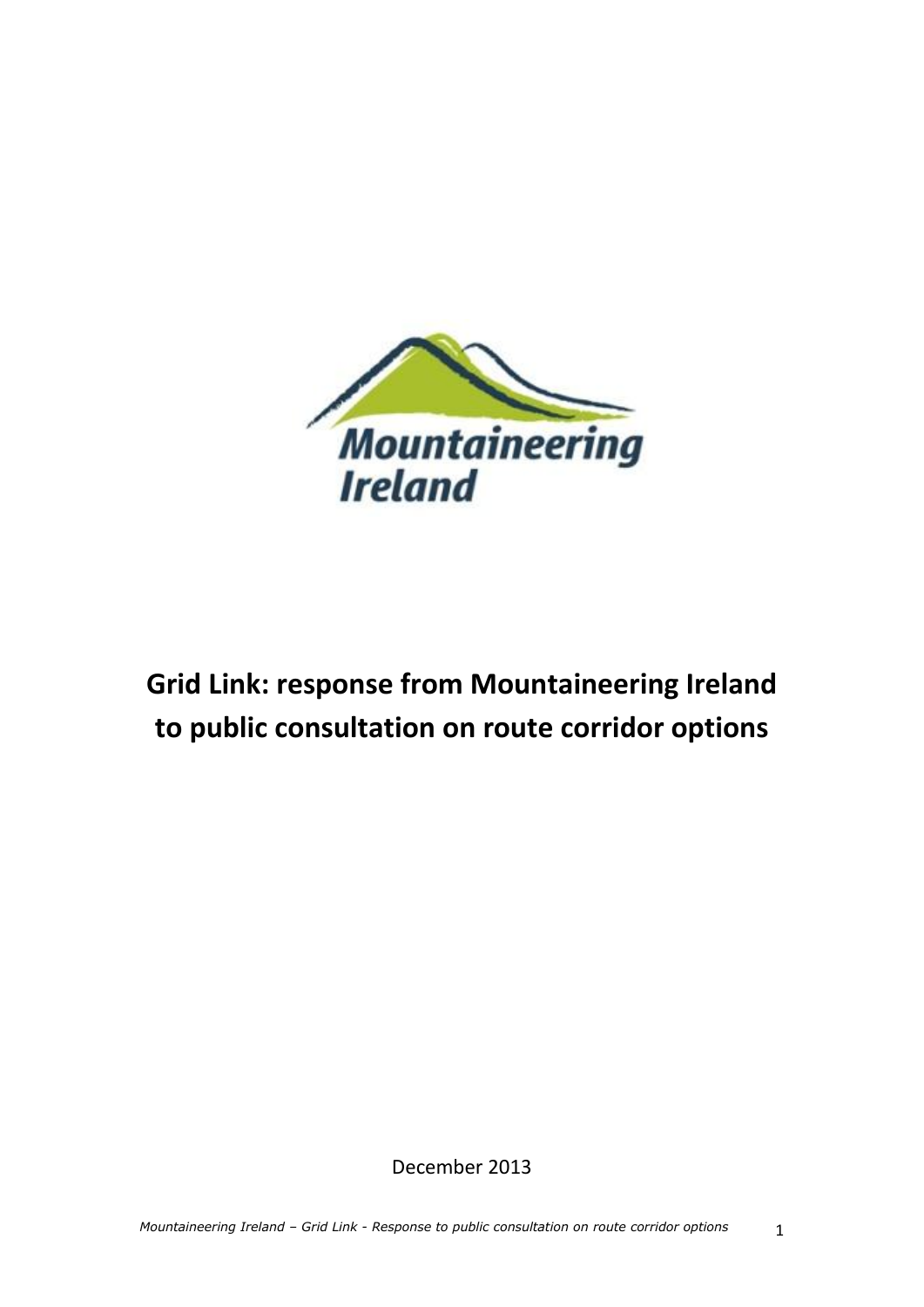## **1. Introduction**

Mountaineering Ireland is aware of the widespread concern about the Grid link Project. In this submission we wish to bring attention to the impact that the proposed high voltage overhead power line would have on sensitive upland and rural landscapes, and the experience of those who use Ireland's mountains for recreation.

# **2. Mountaineering Ireland**

Mountaineering Ireland is the representative body for walkers and climbers on the island of Ireland. Mountaineering Ireland is recognised as the National Governing Body for the sport of mountaineering by both the Irish Sports Council and Sport Northern Ireland. The term mountaineering refers to a wide spectrum of activities that includes walking, rambling, hillwalking, rock and ice-climbing, bouldering and alpinism. Mountaineering Ireland has over 11,500 members, comprising 161 clubs and approximately 1300 individual members (October 2013).

The work of Mountaineering Ireland includes:

- $\triangleright$  Representing the interests of walkers and climbers;
- $\triangleright$  Providing a comprehensive range of services to members;
- $\triangleright$  Improving and securing access to Ireland's mountains, hills, forests, crags, and coast;
- $\triangleright$  Promoting conservation and responsible use of the upland environment;
- $\triangleright$  Encouraging safe practice and promoting skills and leadership training.

### **3. Context for submission**

Mountaineering Ireland, as the representative body for walkers and climbers in Ireland, has a particular interest is in the upland environment - hills, mountains, forests, bogland, sea cliffs and associated areas. While restricted in their extent, the uplands are very significant elements in Ireland's landscape, providing defining geographic features, some of our most beautiful scenery and our largest areas of relatively wild land.

Ireland has a very limited stock of wild areas, and we are using these up at an alarming rate. Within the scope of limited resources, Mountaineering Ireland examines development proposals which may further erode the remoteness and natural beauty of our upland landscapes. It is Mountaineering Ireland's assertion that protecting the natural and undeveloped character of Ireland's upland environment should be a key concern in the identification of the least constrained corridor for the Grid Link Project.

In the absence of a coherent landscape policy for Ireland, major infrastructural projects such as Grid Link, which affect a number of different counties, with varying degrees of landscape protection, require extremely careful consideration.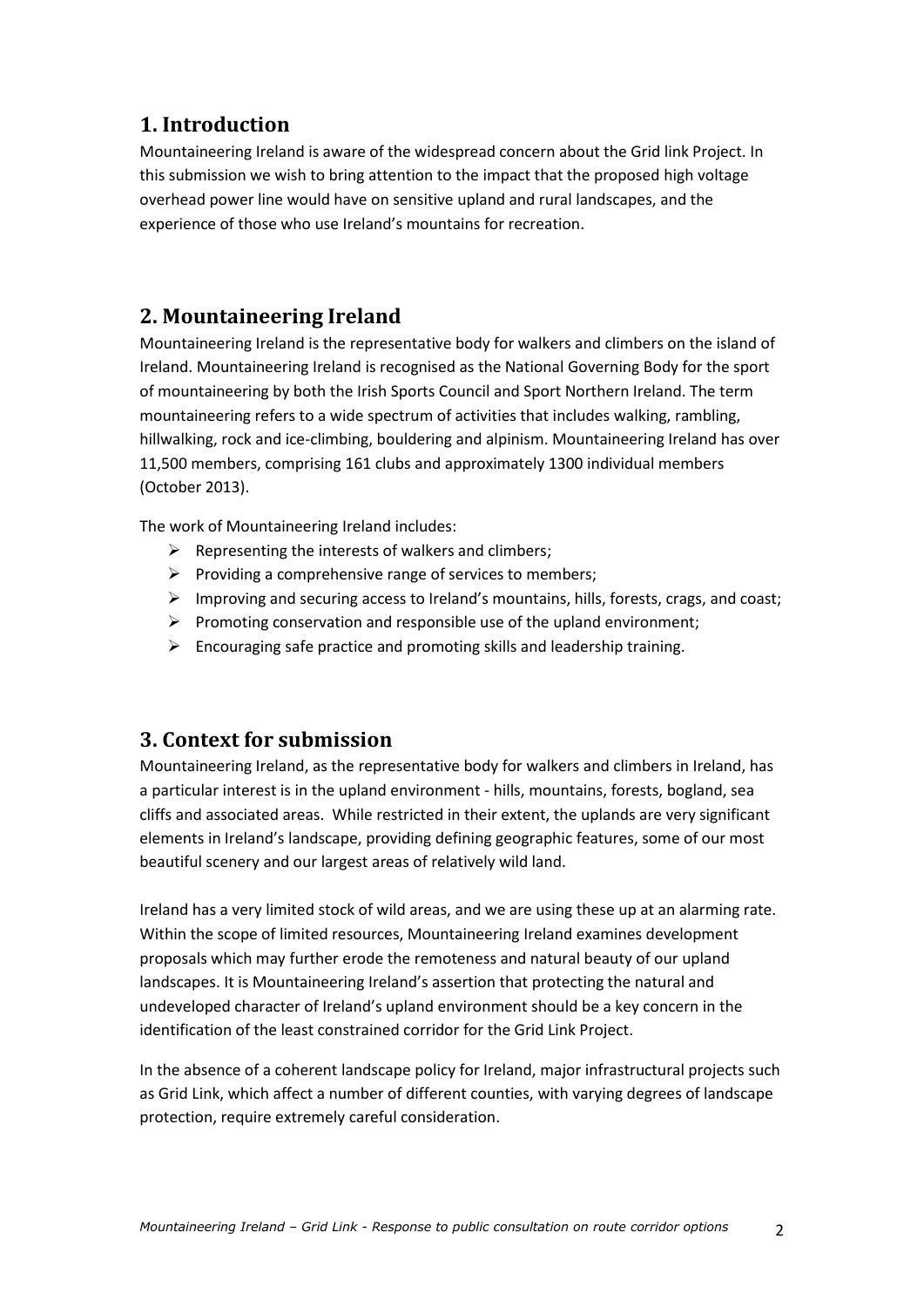Sparsely populated rural landscapes are particularly vulnerable as there are fewer people to argue for their protection. Yet the small area of undeveloped upland landscape or wild land which remains in Ireland is a priceless national asset, the enjoyment of which for recreational or other sustainable uses, is vital to the physical, mental, recreational, emotional and spiritual well-being of the nation as a whole. Research by Fáilte Ireland amongst overseas visitors consistently shows that Ireland's people, and our beautiful scenery, remain our main competitive advantages when compared with other destinations (Fáilte Ireland, 2013). This national capital could easily be squandered by the location of industrial infrastructure which should be sited elsewhere in more appropriate and less damaging locations.

### **4. Mountaineering Ireland's view on the corridor options**

Mountaineering Ireland's main concerns when considering the Grid Link route options were how the 400kv power line will:

- 1. Affect sensitive upland and rural landscapes;
- 2. Impact on the experiences of walkers and climbers.

Mountaineering Ireland makes the following comments with regard to the route corridor options:

#### **K9 and K10 route options – impact on the Comeragh Mountains**

The Comeragh Mountains dominate the landscape of County Waterford and consequently they hold a special place in the hearts and minds of visitors and locals. The Comeraghs represent Waterford's greatest visual and recreational asset. The K9 and K10 route options are very much within the apron of the Comeragh Mountains, and as such would detract from the landscape and tourism value of the area.

The K9 route option which runs southwards from Rathgormack to join with the K10 route at Mahon Bridge passes within a couple of kilometres of the steep east wall of the Comeragh Mountains, and within 3km of Coumshingaun, a very popular recreation area and reputed to be the finest glacial corrie in Ireland or Britain.

The K10 route would be within four kilometres of the viewing points on the road to the Mahon Falls, one of Waterford's premier tourist attractions.

The landscape impact of the K9 route would be particularly acute where it rises to cross the ridge between Kilclooney Bridge and Croughaun Hill as the pylons would be highly visible on the skyline. The impact would not be nearly so great were the corridor to run to the eastern side of Croughaun Hill.

While the impact of the pylons would be noticeable when viewed from the R676 (the scenic Comeragh Drive), the N25 south of Lemybrien and other roads in the area, it is also important to consider that views are experienced from places other than public roads.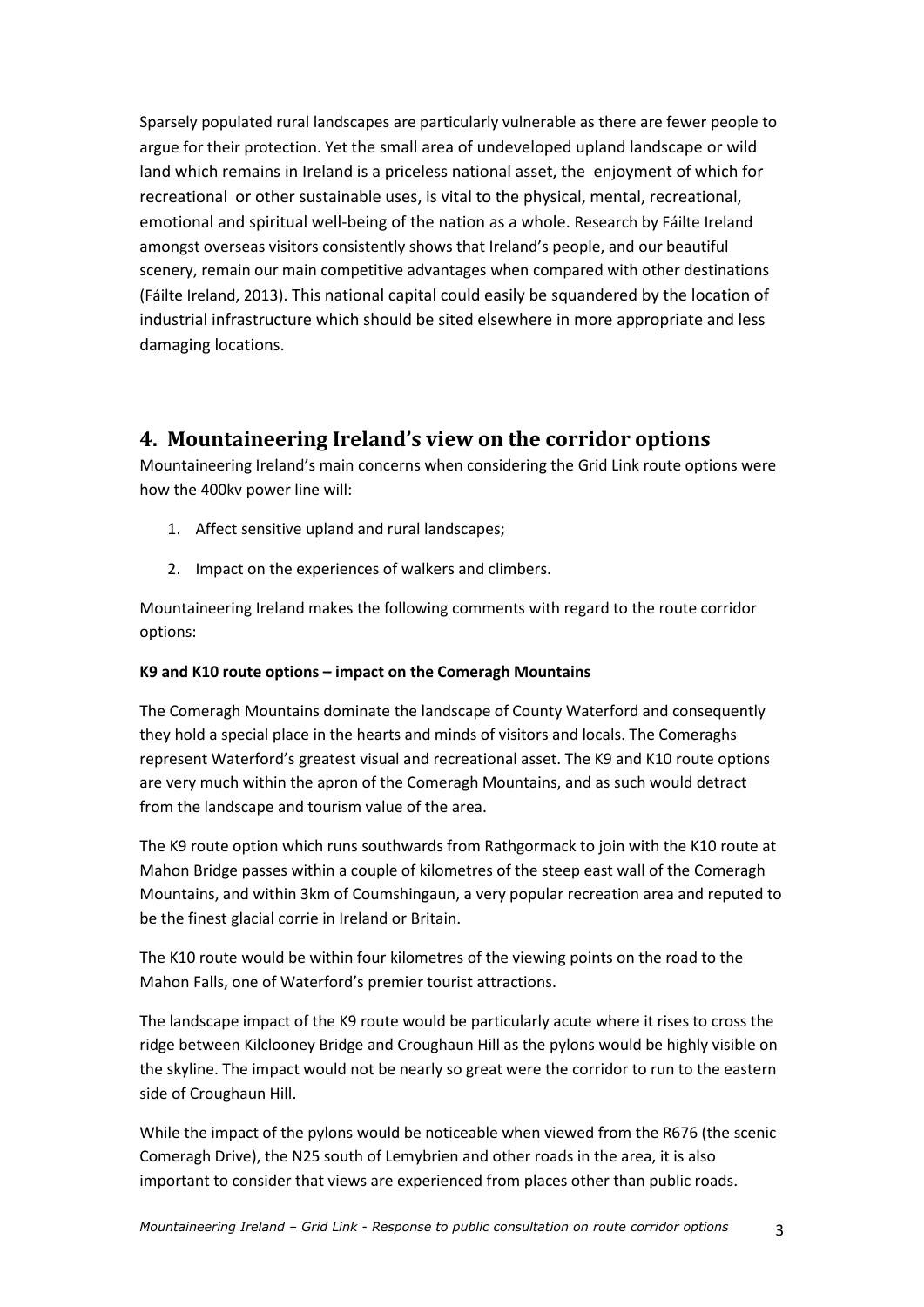Where pylon lines run below steep mountains they make a strong line against a varied landscape, resulting in a jarring impact when looked down upon from the hills above. The harsh, straight lines of the power line would detract from the views experienced by hillwalkers, all the way from Farbreaga at the southern end of the range to the northern end of the Knockanaffrin Ridge. This includes such iconic points as the top of the Mahon Falls, the circuit around Coumshingaun and Crotty's Rock.

The Comeraghs is one of Ireland's most popular mountain ranges, with Mountaineering Ireland clubs from Cork to Dublin all including this area in their walking programme. In addition to the impact on hillwalkers, the pylon line would also be visible from the main rock-climbing crags in the Comeraghs - Coumshingaun, Foill an Priosun, Fauscoum, Crotty's Rock and the crags in the Mahon Valley and Coum Tay.

#### **D6/D7, D10 and D2 routes – impact on the Blackstairs Mountains**

The views experienced by hillwalkers on parts of the Blackstairs Mountains would be affected in a similar way to those in the Comeraghs. The western side of the Blackstairs is steeper, with the views from Slievebawn (probably climbed more than any other hill in the Blackstairs), Mount Leinster, Blackstairs Mountain and the ridge to its south all being affected by the D6/D7 and D10 route options. The views south eastwards from Blackstairs Mountain would also be affected by the D2 route option. It is worth bearing in mind that this vista is important due to the presence of forestry on the eastern side of the ridge to the south of Blackstairs Mountain.

The sensitive and historic landscape to the east of St. Mullins could not easily absorb a pylon line. With its strong association with the River Barrow, and outstanding scenery, this is a regionally important corridor for tourism and recreation.

#### **D2 route – impact on the Wicklow Way and the Shillelagh area**

To the west and northwest of Shillelagh, Co. Wicklow, the D2 corridor coincides with approximately 2km of the Wicklow Way, Ireland's first waymarked trail. The Wicklow Way remains one of Ireland's most popular marked walking routes, and one of only five nationally considered to have the potential to reach international standard in the short-term (NTO, 2010, p.25). Selection of this corridor would have a major impact on the experience of walkers using this particularly peaceful section of the Wicklow Way.

The imposition of a 400kv power line would significantly alter the character of this traditional rural landscape. In addition, construction of a power line here would almost certainly result in the loss of many deciduous trees and possibly require upgrading of the narrow road network in the area.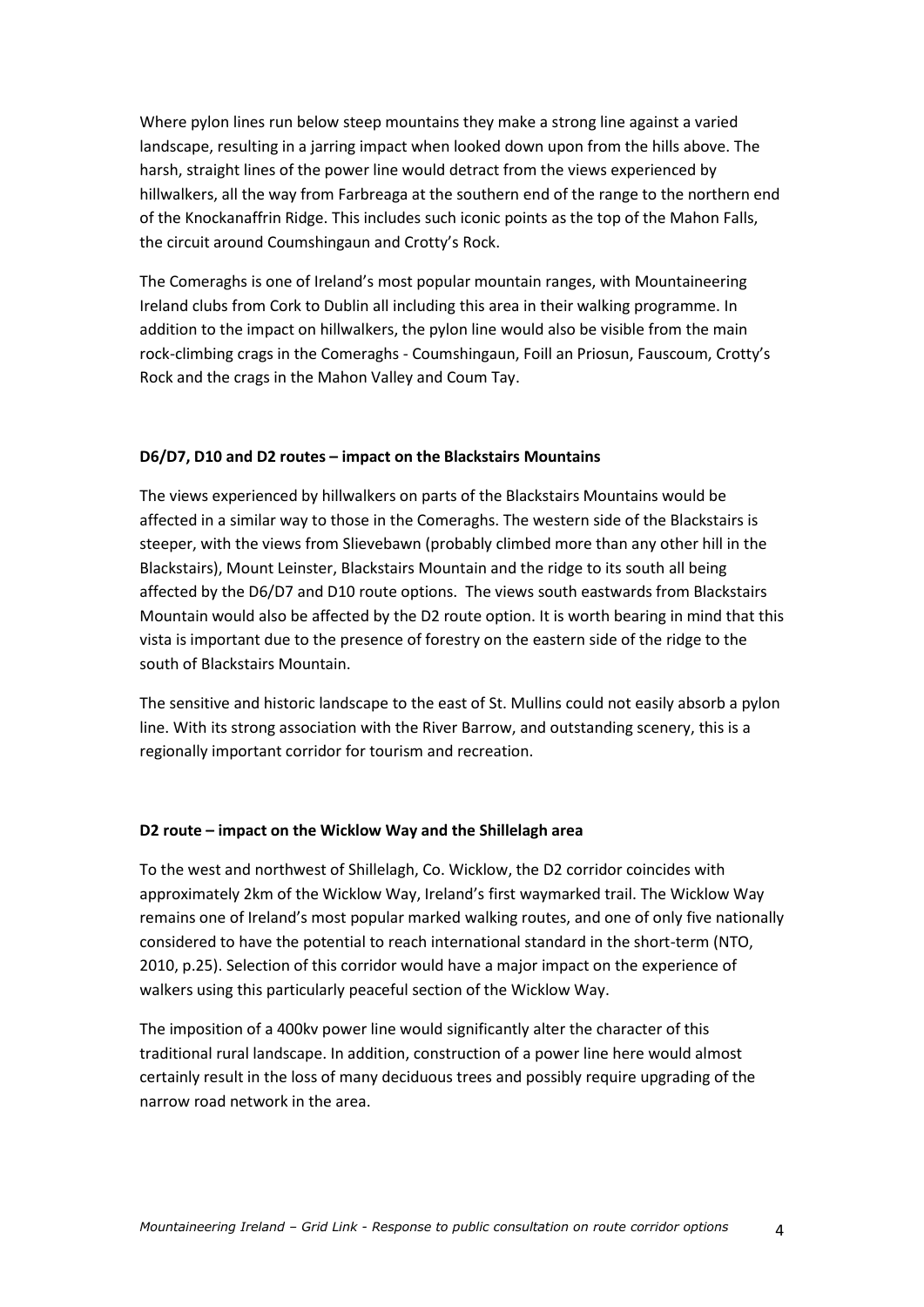# **5. General comments Grid Link and Grid25**

Mountaineering Ireland recommends that power lines are routed close to motorways or other major roads, where the character of the landscape has already been significantly altered by major infrastructure.

It is welcome that a range of tower designs is being considered, however it is Mountaineering Ireland's view that all the options are quite angular and will have a very significant impact in natural and rural landscapes where straight lines and tall structures are not the norm. Of the designs shown on the website, the Monopole options would seem to have slightly less visual impact. Using steel that is painted grey might help to ameliorate the landscape impact.

Mountaineering Ireland urges EirGrid to evaluate the options for putting these high voltage lines underground. In addition to the comments above regarding the value of Ireland's scenery to our tourism industry, it is notable that in a 2012 survey of attitudes to wind farms in the Republic of Ireland, domestic and overseas visitors gave an overwhelmingly negative response (80%) to the impact of pylons on the Irish landscape (Millward Brown Lansdowne, 2013).

### **6. Closing comments**

We are fortunate to have great diversity and rich quality in Ireland's rural landscapes. Mountaineering Ireland's particular concern is mountain and wild landscapes, which we see as being the most untouched and therefore the most worthy of protection. In situations such as this, where in the face of strong opposition, choices are being made between route options, it is imperative that the wise management and protection of Ireland's outstanding natural assets remains a priority.

We trust you will take Mountaineering Ireland's views and recommendations into consideration in the process of identifying the least constrained corridor option for the Grid Link Project.

## **7. Further information**

Mountaineering Ireland would be happy to elaborate on, or discuss, any of the ideas contained in this submission.

Please contact: Karl Boyle (Chief Executive Officer) Mountaineering Ireland, Irish Sport HQ, National Sports Campus, Blanchardstown, Dublin 15. Telephone: 0 1 6251115 E-mail: [karl@mountaineering.ie](mailto:karl@mountaineering.ie) Website[: www.mountaineering.ie](http://www.mountaineering.ie/)